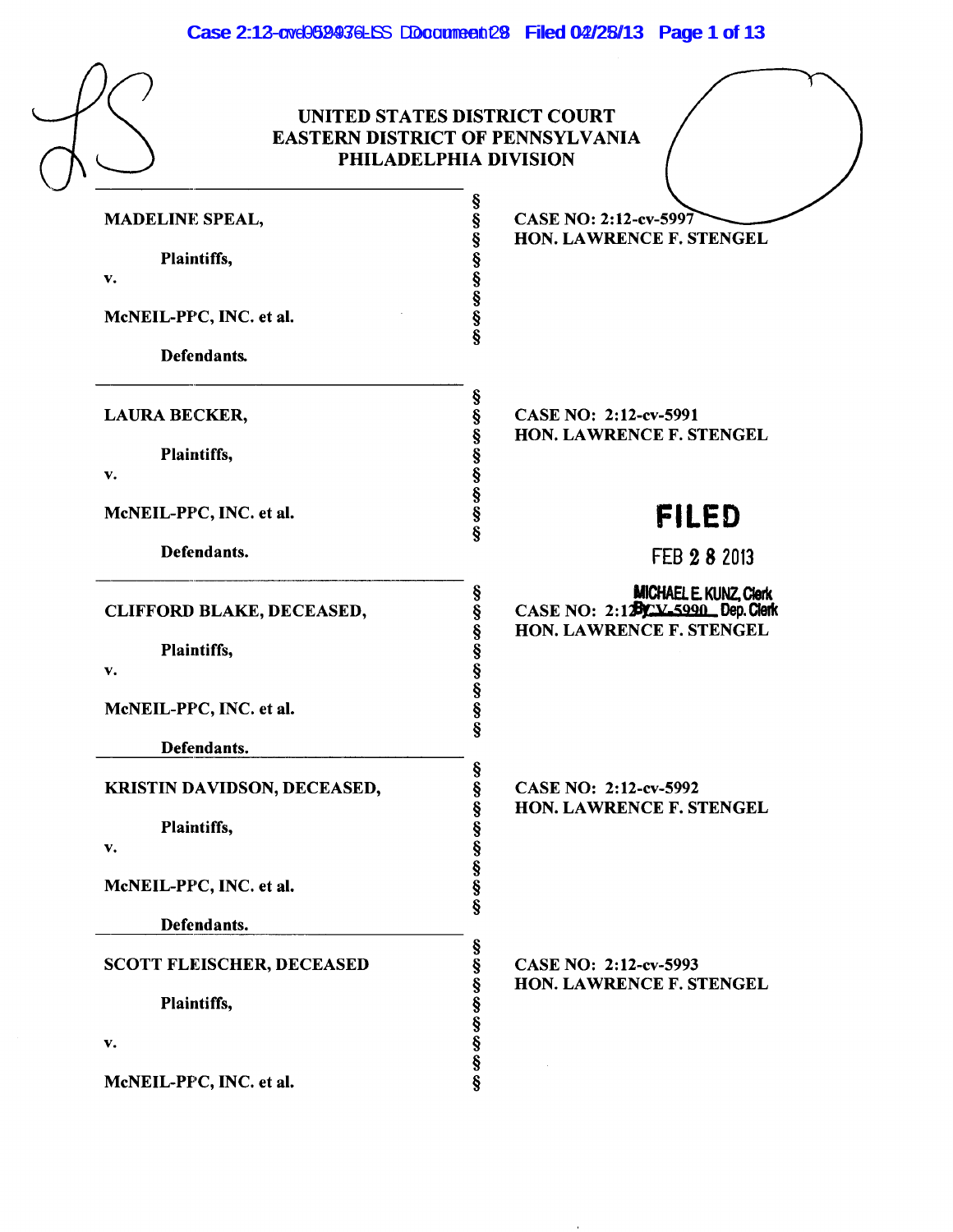# Case 2:12-ove059936LSS DDocument 28 Filed 02/28/13 Page 2 of 13

| Defendants.                             |                                                     |                                                   |
|-----------------------------------------|-----------------------------------------------------|---------------------------------------------------|
| AUGUSTINA JIMINEZ,<br>Plaintiffs,<br>v. | 89 89 99 99 99 99 99 99                             | CASE NO: 2:12-cv-5996<br>HON. LAWRENCE F. STENGEL |
| McNEIL-PPC, INC. et al.                 |                                                     |                                                   |
| Defendants.                             |                                                     |                                                   |
| LUCKY PETTERSEN,                        |                                                     | CASE NO: 2:12-CV-5988                             |
| Plaintiffs,                             | en en en en en en en en<br>HON. LAWRENCE F. STENGEL |                                                   |
| v.                                      |                                                     |                                                   |
| McNEIL-PPC, INC. et al.                 |                                                     |                                                   |
| Defendants.                             |                                                     |                                                   |
| SHARYN L. SKURSHA,                      |                                                     | CASE NO: 2:12-CV-5989                             |
| Plaintiffs,                             | en en en en en en en en                             | HON. LAWRENCE F. STENGEL                          |
| v.                                      |                                                     |                                                   |
| McNEIL-PPC, INC. et al.                 |                                                     |                                                   |
| Defendants.                             |                                                     |                                                   |
| KIMBERLY TERRY, DECEASED,               | 89 89 99 99 99 99 99 99                             | CASE NO: 2:12-cv-5994<br>HON. LAWRENCE F. STENGEL |
| Plaintiffs,                             |                                                     |                                                   |
| v.                                      |                                                     |                                                   |
| McNEIL-PPC, INC. et al.                 |                                                     |                                                   |
| Defendants.                             |                                                     |                                                   |

 $\bar{ }$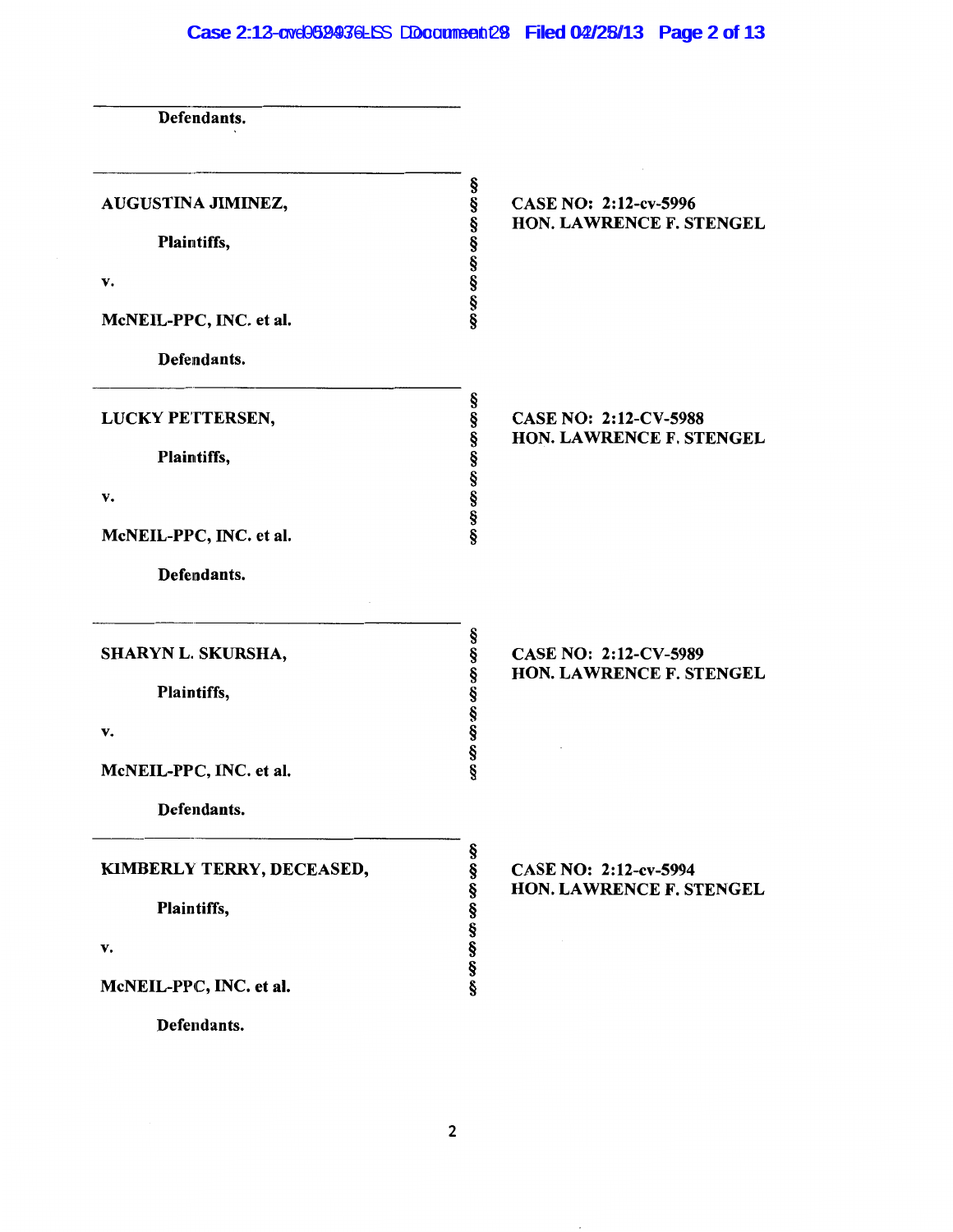## Case 2:12-cve052436LSS DDocument 28 Filed 02/25/13 Page 3 of 13

| PETRU URSOI,                     | 69 89 99 99 99 99 99 99 | CASE NO: 5:12-CV-5995<br>HON. LAWRENCE F. STENGEL         |
|----------------------------------|-------------------------|-----------------------------------------------------------|
| Plaintiffs,                      |                         |                                                           |
| v.                               |                         |                                                           |
| McNEIL-PPC, INC. et al.          |                         |                                                           |
| Defendants.                      |                         |                                                           |
| KAITLYN ALLEN,                   |                         | CASE NO: 2:12-CV-07259<br>HON. LAWRENCE F. STENGEL        |
| Plaintiffs,<br>v.                | en en en en en en en en |                                                           |
| McNEIL-PPC, INC. et al.          |                         |                                                           |
| Defendants.                      |                         |                                                           |
| ANGELA ALTIMUS,                  |                         | <b>CASE NO: 2:12-CV-07258</b><br>HON. LAWRENCE F. STENGEL |
| Plaintiffs,<br>v.                |                         |                                                           |
| McNEIL-PPC, INC. et al.          | 89 89 99 99 99 99 99 99 |                                                           |
| Defendants.                      |                         |                                                           |
| <b>BETTY BARNES,</b>             | SO 50 50 50             | CASE NO: 2:12-CV-07255<br>HON. LAWRENCE F. STENGEL        |
| Plaintiffs,<br>v.                |                         |                                                           |
| McNEIL-PPC, INC. et al.          | SO 100 100              |                                                           |
| Defendants.                      |                         |                                                           |
| <b>BARNEY, ESTATE OF JUSTIN,</b> |                         | CASE NO: 2:12-CV-07253                                    |
| Plaintiffs,<br>v.                | 69 89 99 99 99 99 99 99 | HON. LAWRENCE F. STENGEL                                  |
| McNEIL-PPC, INC. et al.          |                         |                                                           |
| Defendants.                      |                         |                                                           |
|                                  |                         |                                                           |

 $\bar{.}$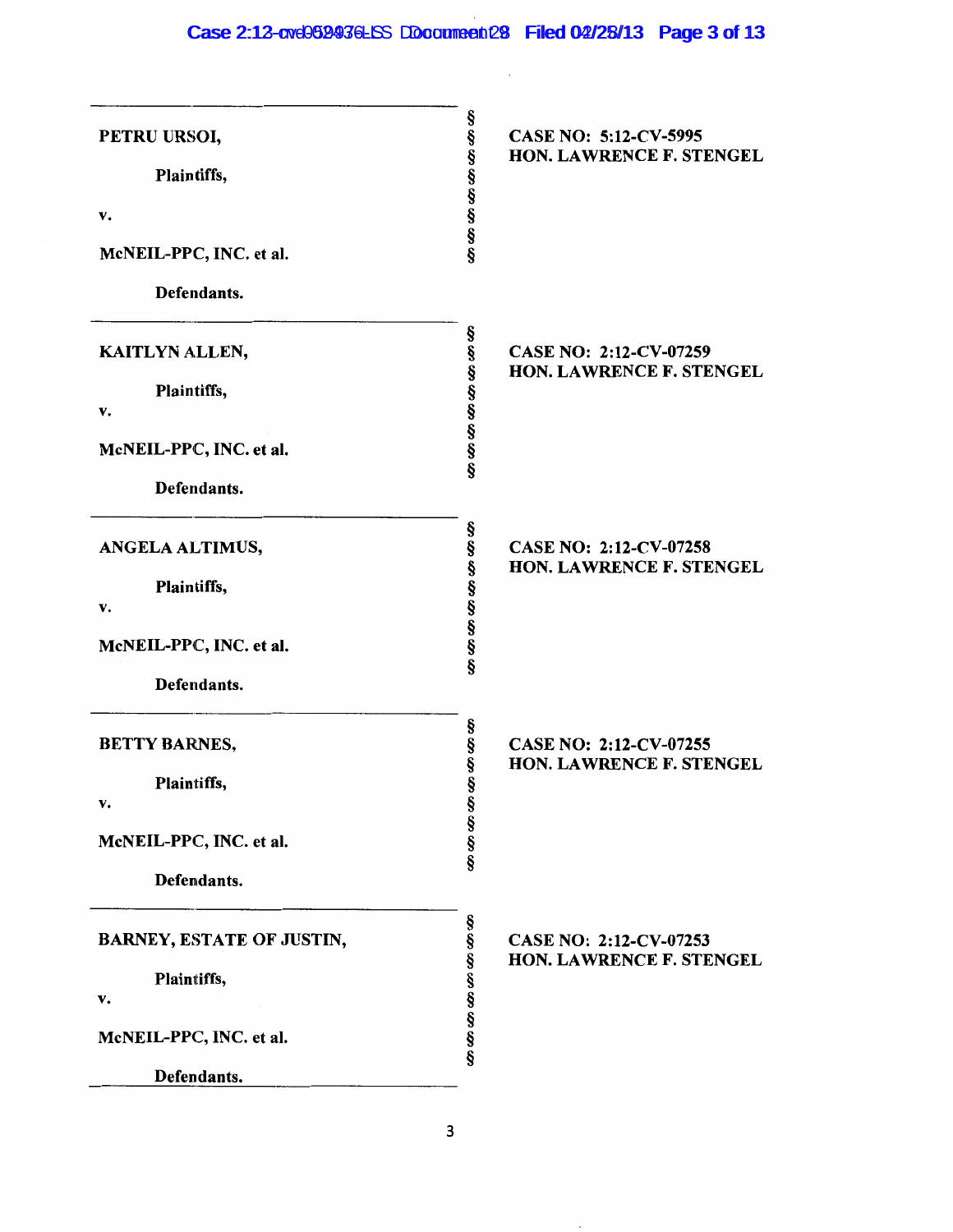## Case 2:12-cve0599476LSS DDocument 28 Filed 02/25/13 Page 4 of 13

| KAITLYN GUADAGNO,<br>Plaintiffs,<br>v.<br>McNEIL-PPC, INC. et al.<br>Defendants.                          | ş<br>ş<br>ş<br>ş<br>Ş<br>Ş<br>§<br>§ | CASE NO: 2:12-CV-07261<br>HON. LAWRENCE F. STENGEL |
|-----------------------------------------------------------------------------------------------------------|--------------------------------------|----------------------------------------------------|
| RANA TERRY, THE ESTATE OF DENICE<br>HAYES,<br>Plaintiffs,<br>v.<br>McNEIL-PPC, INC. et al.<br>Defendants. | ş<br>§<br>Ş<br>80.00.00.00.00        | CASE NO: 2:12-CV-07263<br>HON. LAWRENCE F. STENGEL |
| ALSEISHA OSBORNE,<br>Plaintiffs,<br>v.<br>McNEIL-PPC, INC. et al.<br>Defendants.                          | §<br>600000000<br>§<br>§             | CASE NO: 2:12-CV-07254<br>HON. LAWRENCE F. STENGEL |
| <b>ESTATE OF JORDAN RUTKOWSKI,</b><br>Plaintiffs,<br>v.<br>McNEIL-PPC, INC. et al.<br>Defendants.         | SS 30 00 00<br>SS 85 95 96           | CASE NO: 2:12-CV-07262<br>HON. LAWRENCE F. STENGEL |
| <b>ESTATE OF KARISSA SNYDER,</b><br>Plaintiffs,<br>v.<br>McNEIL-PPC, INC. et al.<br>Defendants.           | Ş<br>§<br>ş<br>8900000               | CASE NO: 2:12-CV-07257<br>HON. LAWRENCE F. STENGEL |

l,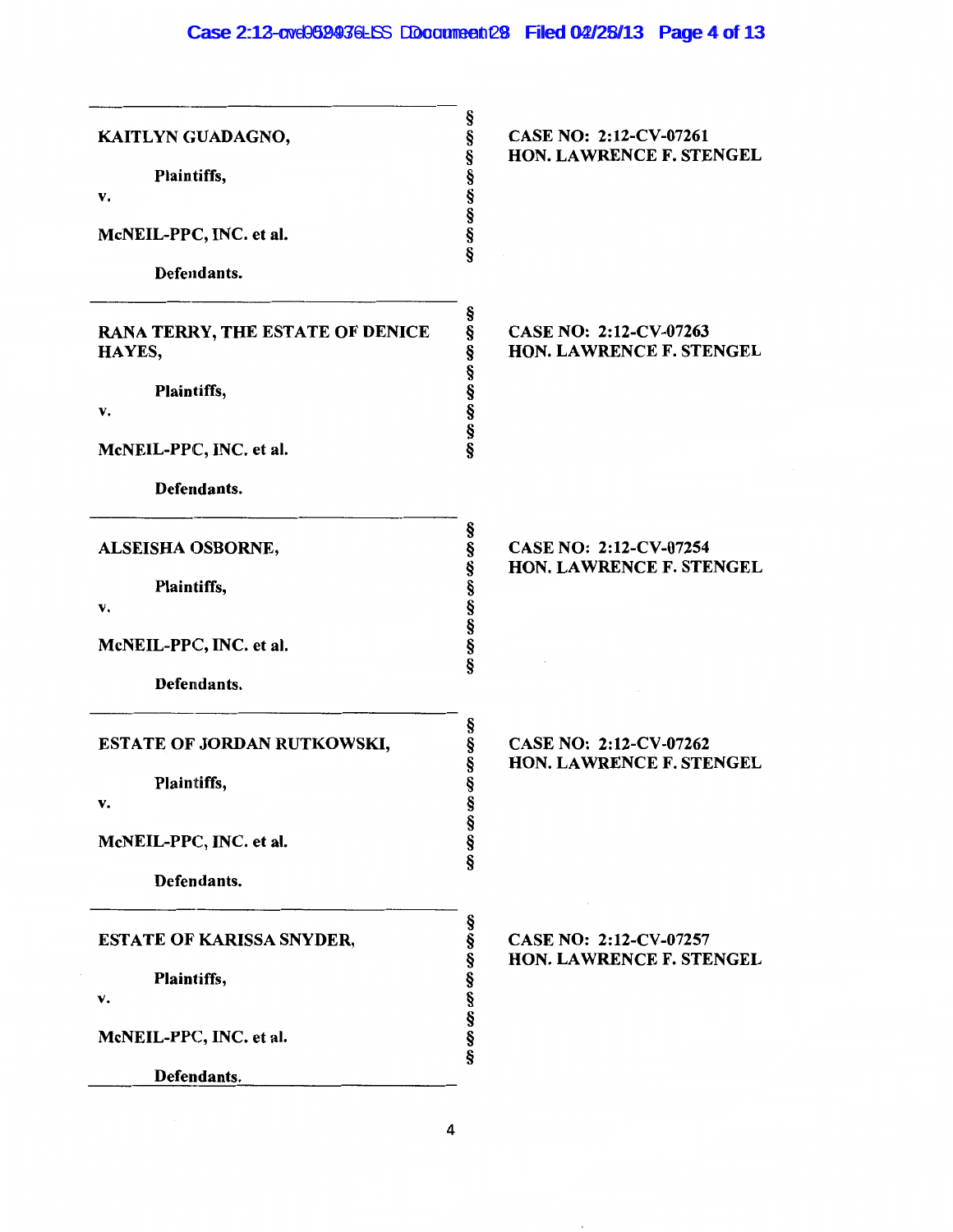Case 2:12-cve052436LSS DDocument 28 Filed 02/28/13 Page 5 of 13

| <b>ESTATE OF ANNE WHY,</b> | 89 89 99 99 99 99 99 99<br>CASE NO: 2:12-CV-07260 |
|----------------------------|---------------------------------------------------|
| Plaintiffs,                | <b>HON. LAWRENCE F. STENGEL</b>                   |
| v.                         |                                                   |
| McNEIL-PPC, INC. et al.    |                                                   |
| Defendants.                |                                                   |
| TONJA RASH, DECEASED,      | တ ဟာ ဟာ ဟာ ဟာ ဟာ ဟာ ဟာ<br>CASE NO: 2:13-CV-00757  |
| Plaintiffs,<br>v.          | HON. LAWRENCE F. STENGEL                          |
| McNEIL-PPC, INC. et al.    |                                                   |
| Defendants.                |                                                   |
| DOUGLAS ISRAEL, DECEASED,  | §<br>§<br>CASE NO: 2:13-CV-00756                  |
| Plaintiffs,<br>v.          | တ္တို့တာတာတာတာ<br>HON. LAWRENCE F. STENGEL        |
| McNEIL-PPC, INC. et al.    |                                                   |
| Defendants.                |                                                   |
| <b>RENEE COHEN,</b>        | CASE NO: 2:13-CV-00755                            |
| Plaintiff,<br>v.           | <b>HON. LAWRENCE F. STENGEL</b>                   |
| McNEIL-PPC, INC. et al.    | တ္ တက္တက္တ                                        |
| Defendants.                |                                                   |
| <b>SHERI BURTON,</b>       | CASE NO: 2:13-CV-00985                            |
| Plaintiff,<br>v.           | 89 89 89 89 89 89<br>HON. LAWRENCE F. STENGEL     |
| McNEIL-PPC, INC. et al.    |                                                   |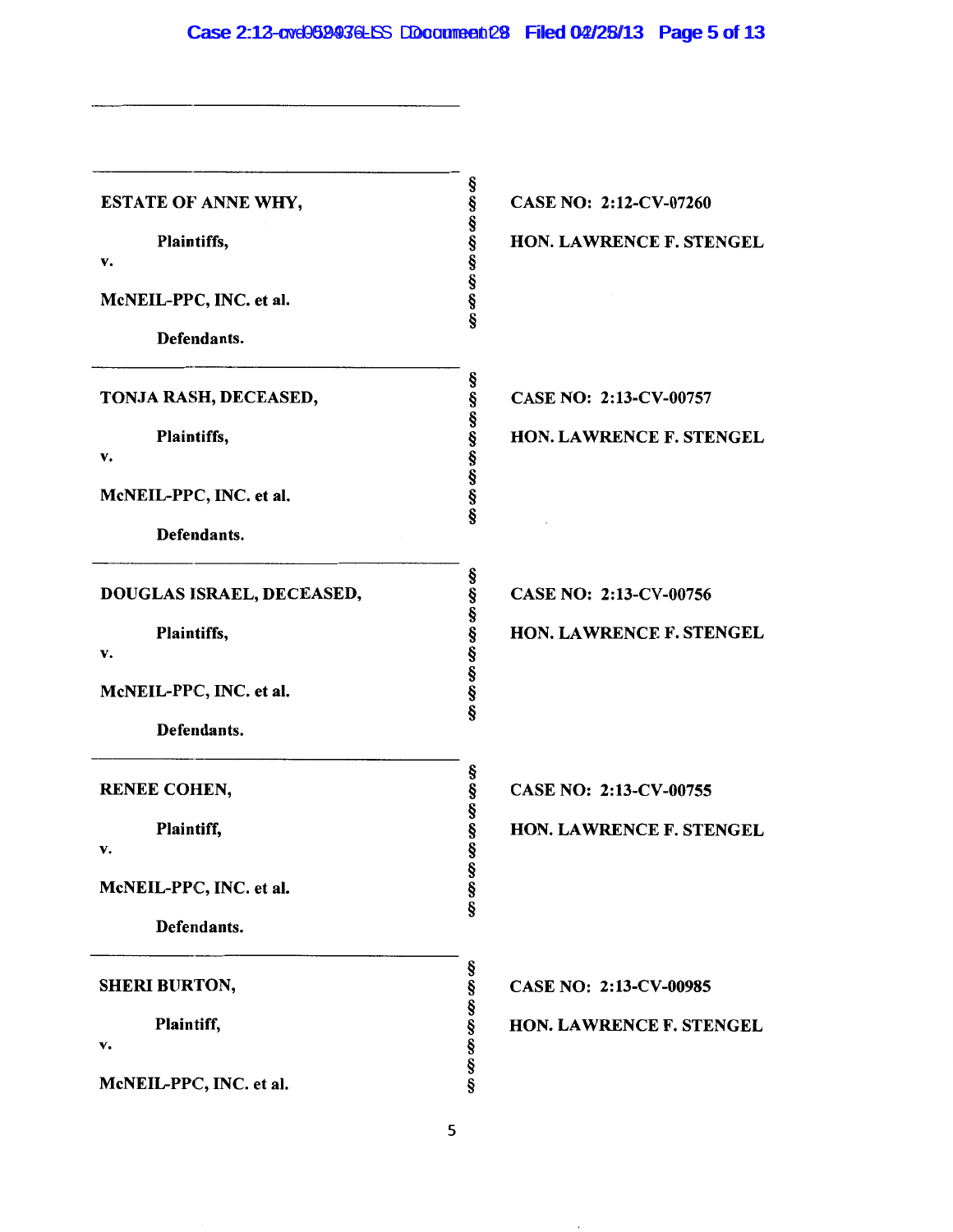§

Defendants.

## CASE MANAGEMENT ORDER NO. 1 (PROTECTIVE ORDER)

To expedite the flow of discovery material, facilitate the prompt resolution of disputes over confidentiality, protect material entitled to be kept confidential, and ensure that protection is afforded only to material entitled to such treatment, pursuant to Federal Rule of Civil Procedure  $26(c)(7)$ , and with consent of the parties:

IT IS, ON this  $\_\_\_\_\_\$  day of  $\_\_\_\_\_\_\$ , 2013, ORDERED:

## I. SCOPE OF ORDER

1. This Order applies to all documents, the information contained therein, and all other information produced or disclosed during the above-captioned proceedings and any other related actions assigned to this Court (the "Action(s)"), whether revealed in a document, a medical or other healthcare provider record, deposition, other testimony, discovery response or otherwise, by any Party in this Action (the "Producing Party") to any other Party or parties (the "Receiving Party").

2. Third-parties who so elect may, by written notice to the parties in this Action, avail themselves of, and agree to be bound by, the terms and conditions of this Protective Order, and thereby become a Producing Party for purposes of this Protective Order. A copy of the Protective Order shall be served along with any subpoena served in connection with this Action. All documents produced by such third parties shall be treated as "Confidential" for a period of 14 days from the date of their production, and during that period any Party may designate such documents as "Confidential" pursuant to the terms of the Protective Order.

6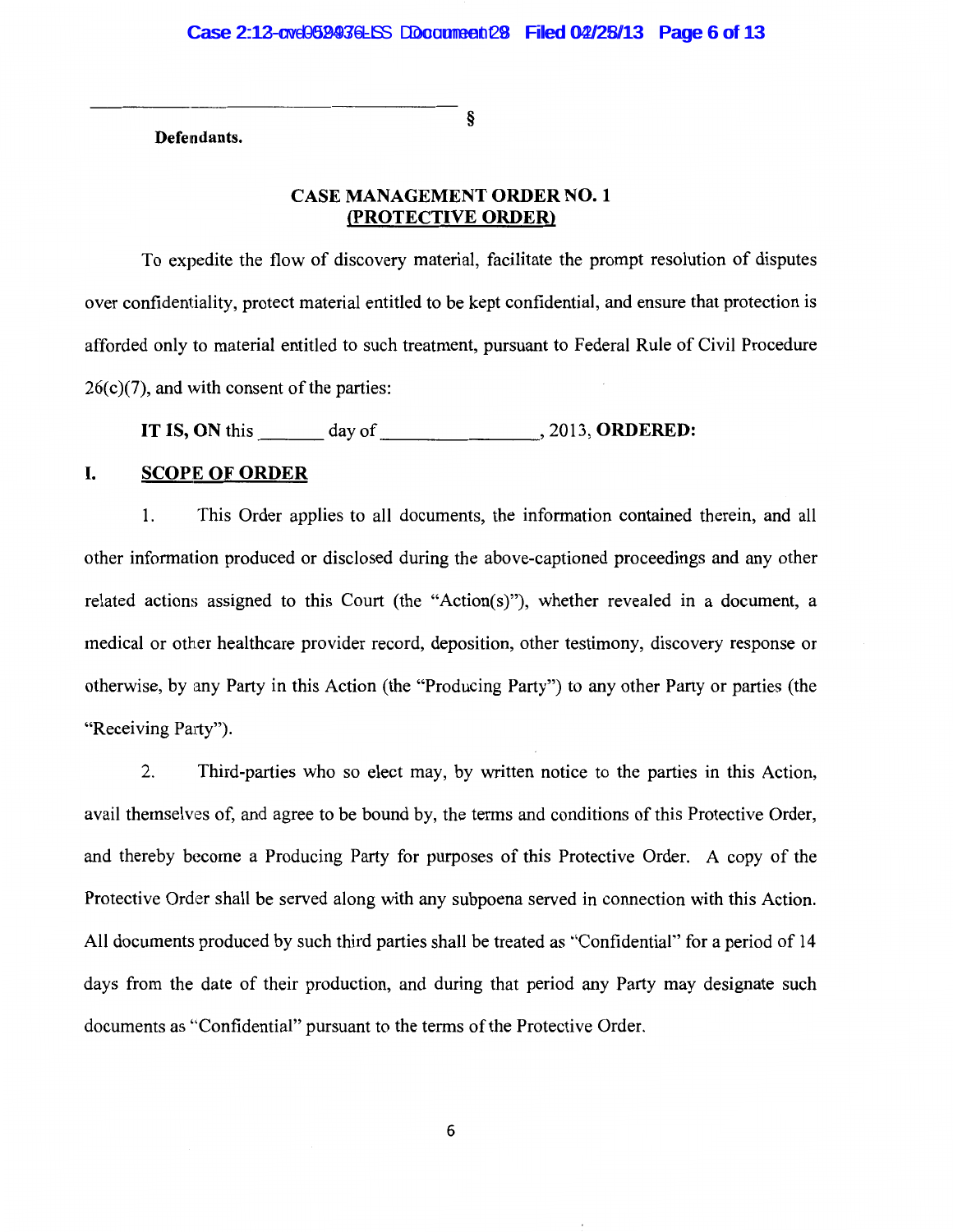#### Case 2:12-cvd0699436LSS DDocument 28 Filed 04/28/13 Page 7 of 13

3. The entry of this Protective Order does not prevent any Party from seeking a further order of this Court.

4. Nothing herein shall be construed to affect in any manner the admissibility at trial or any other court proceeding of any document, testimony, or other evidence.

5. This Order covers information that the Producing Party designates as "Confidential." Something may be designated as Confidential (hereafter referred to as "Confidential Material") only when the Producing Party reasonably believes the information disclosed constitutes, reflects, discloses, or contains information subject to protection under Federal Rule of Civil Procedure  $26(c)(7)$  or other applicable law. No such designation shall be made unless the Producing Party believes in good faith that the designated material is entitled to protection. Nothing in this Protective Order requires a Party to produce any patient or physician identifying information that any law or regulation requires be kept confidential. To the extent such identifying information is inadvertently disclosed, the Receiving Party agrees not to record or disclose such information and will take reasonable steps to maintain confidentiality.

## II. USE OF CONFIDENTIAL MATERIAL

6. *Designation.* To designate Confidential Material, a source must mark it or identify it on the record. Either designation may be withdrawn. The source must mark each page of the documents or each significant component of other objects. The deponent will mark deposition transcripts and the claimant will mark hearing transcripts. A mark similar to this will be used:

#### "CONFIDENTIAL- SUBJECT TO PROTECTIVE ORDER"

Material, other than TIFF images, produced in electronic form (including but not limited to electronic files, databases, programs, tapes, discs or other electronic information - "Electronic

7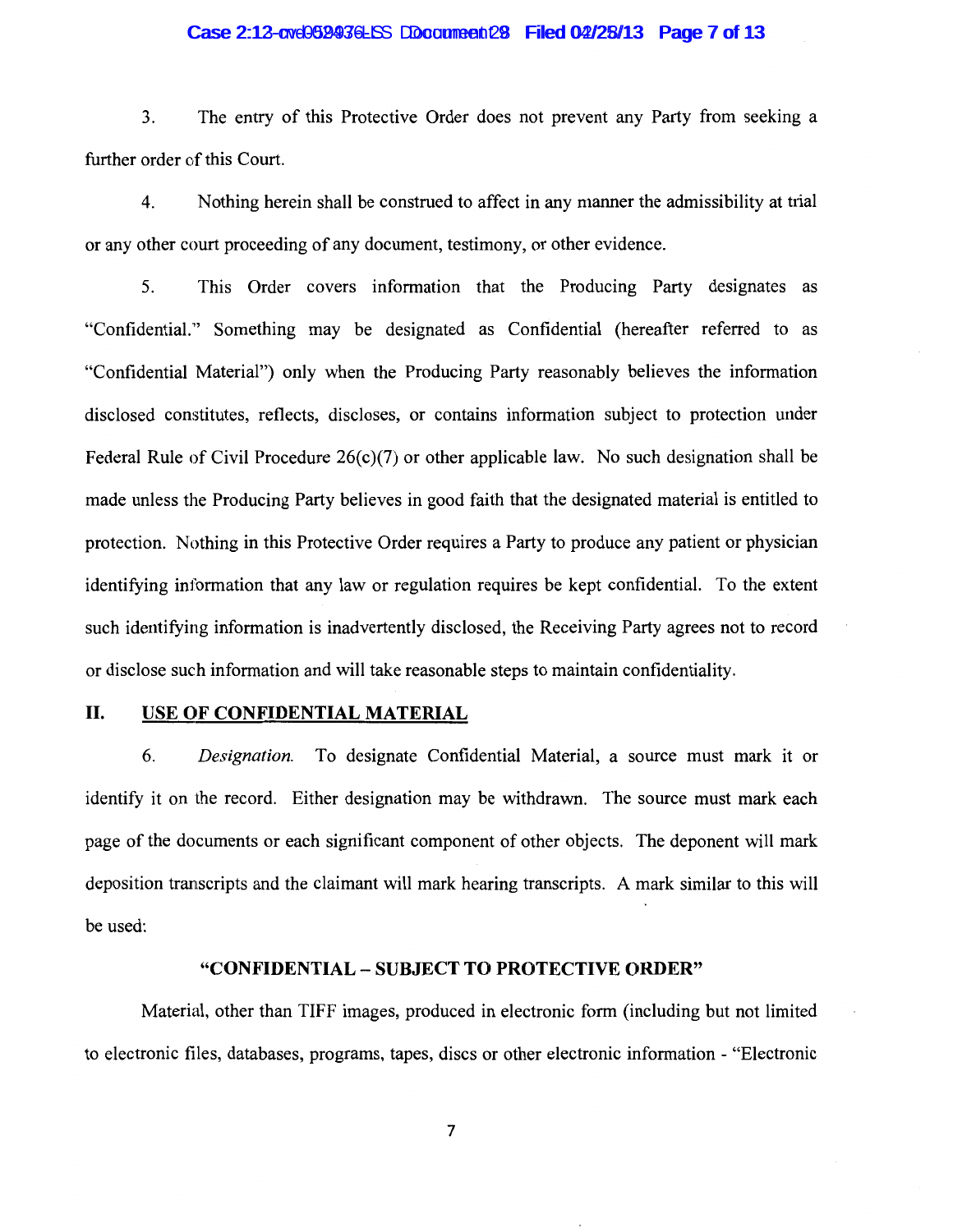#### Case 2:12-cvd0699436LSS DDocument 28 Filed 04/28/13 Page 8 of 13

Material") not physically marked as otherwise required under this provision, may be designated as Confidential Material by marking the outside of the storage medium on which the material is produced or by making the designation in writing. The Receiving Party shall mark any hard copy print-outs and the storage medium of any permissible copies of Electronic Material designated as Confidential Material with the appropriate "CONFIDENTIAL - SUBJECT TO PROTECTIVE ORDER" legend.

7. Documents and other material must be designated before disclosure. Transcripts must be designated within 30 days of receipt, and all transcripts are treated as Confidential Material for 30 days after receipt. If the Producing Party does not serve a designation letter within the 30-day period, then the entire transcript will be deemed not to contain Confidential Material. The parties may agree to a reasonable extension of the 30-day period for serving the designation letter.

8. Any Party may object to the propriety of the designation (or re-designation) of specific Confidential Material by serving a written objection upon the Producing Party's counsel detailing the reasons for such objection. The Producing Party or its counsel shall thereafter, within ten  $(10)$  calendar days, respond to such objection in writing by either: (i) agreeing to remove the designation, or (ii) stating the reasons for such designation. If the Objecting Party and the Producing Party are subsequently unable to agree upon the terms and conditions of disclosure for the material(s) in issue, the document will have its designation removed unless within ten (10) days after written notice that the parties' negotiations are ended, the Producing Party moves the Court for an Order upholding the designation. Counsel may agree to reasonable extensions of the ten (10) day period if necessary. On such a motion, the Producing Party shall have the burden of proving that "good-cause" exists for the designation at issue and that the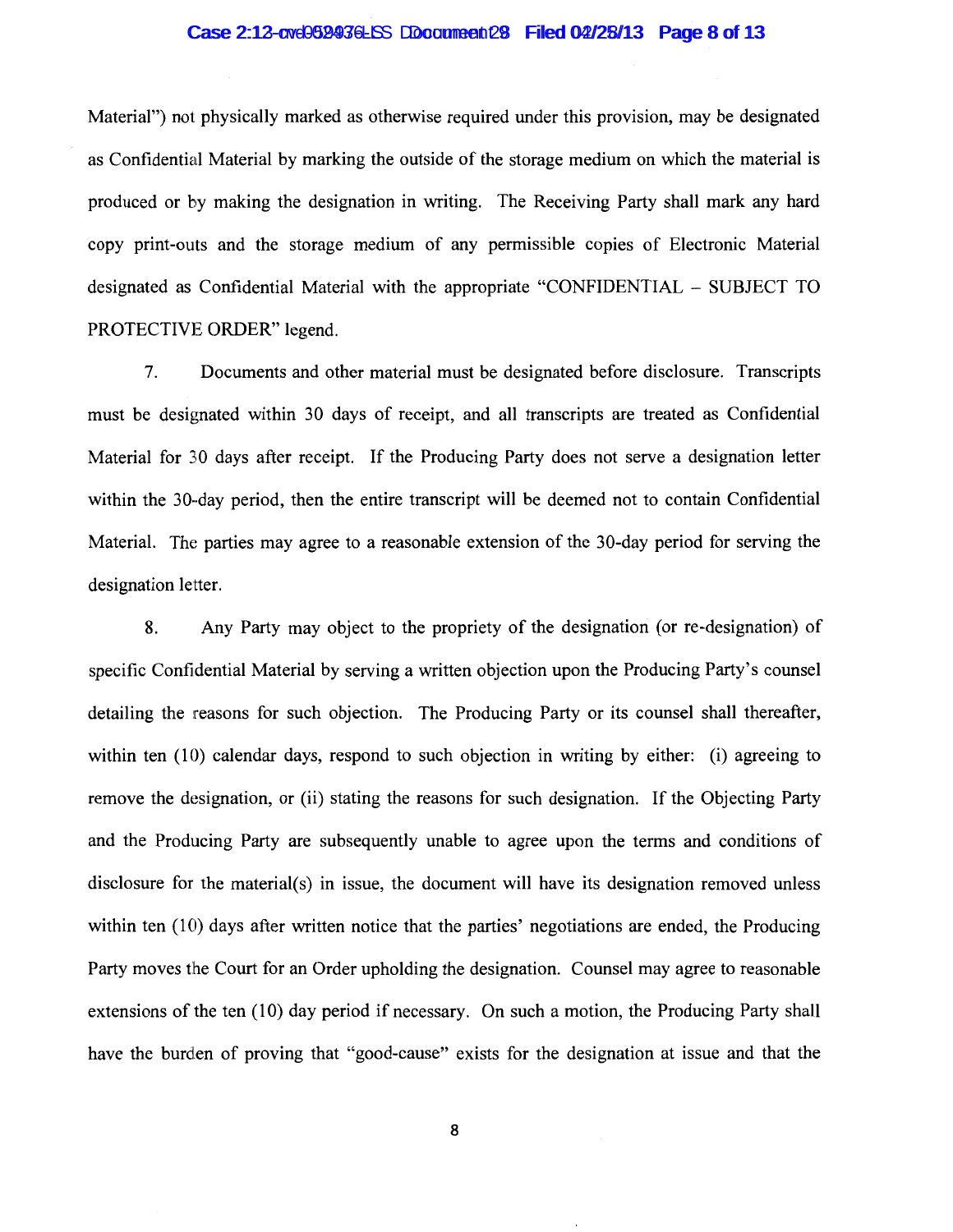#### Case 2:12-cvd0699436LSS DDocument 28 Filed 04/28/13 Page 9 of 13

material is entitled to protection as Confidential Material under applicable law. The material(s) in issue shall continue to be treated in the manner as designated by the Producing Party until the Court orders otherwise.

9. A Receiving Party shall maintain Confidential Material in confidence, and Confidential Material disclosed pursuant to this Protective Order shall not be used or disclosed except as specified in this Protective Order.

- 10. The Receiving Party may disclose Confidential Material to the following:
	- A. Parties;
	- B. The Court;
	- C. Court Reporters (including audio and video);
	- D. Special Masters;
	- E. Mediators;
	- F. Counsel for the Parties;
	- G. Direct staff of these people;
	- H. Counsel on behalf of identified, allegedly injured claimants in other filed actions against Defendant alleging personal injury arising from their use of Tylenol containing products manufactured by Defendant, provided that such counsel: (i) is already operating under a stipulated protective order governing the use of confidential information, or (ii) agrees to be bound by this Order and signs the certification described in Paragraph 13 and attached as Exhibit A. Notice shall be provided to Defendants when documents are provided to other counsel under this section by providing Defendants with the name of the action for which documents are provided.
	- I. Witnesses and prospective witnesses, including but not limited to treating physicians, after they have signed the Non-Disclosure Agreement; and,
	- J. Experts or independent consultants retained or engaged in connection with the Action, after they have signed the certification annexed hereto as Exhibit A.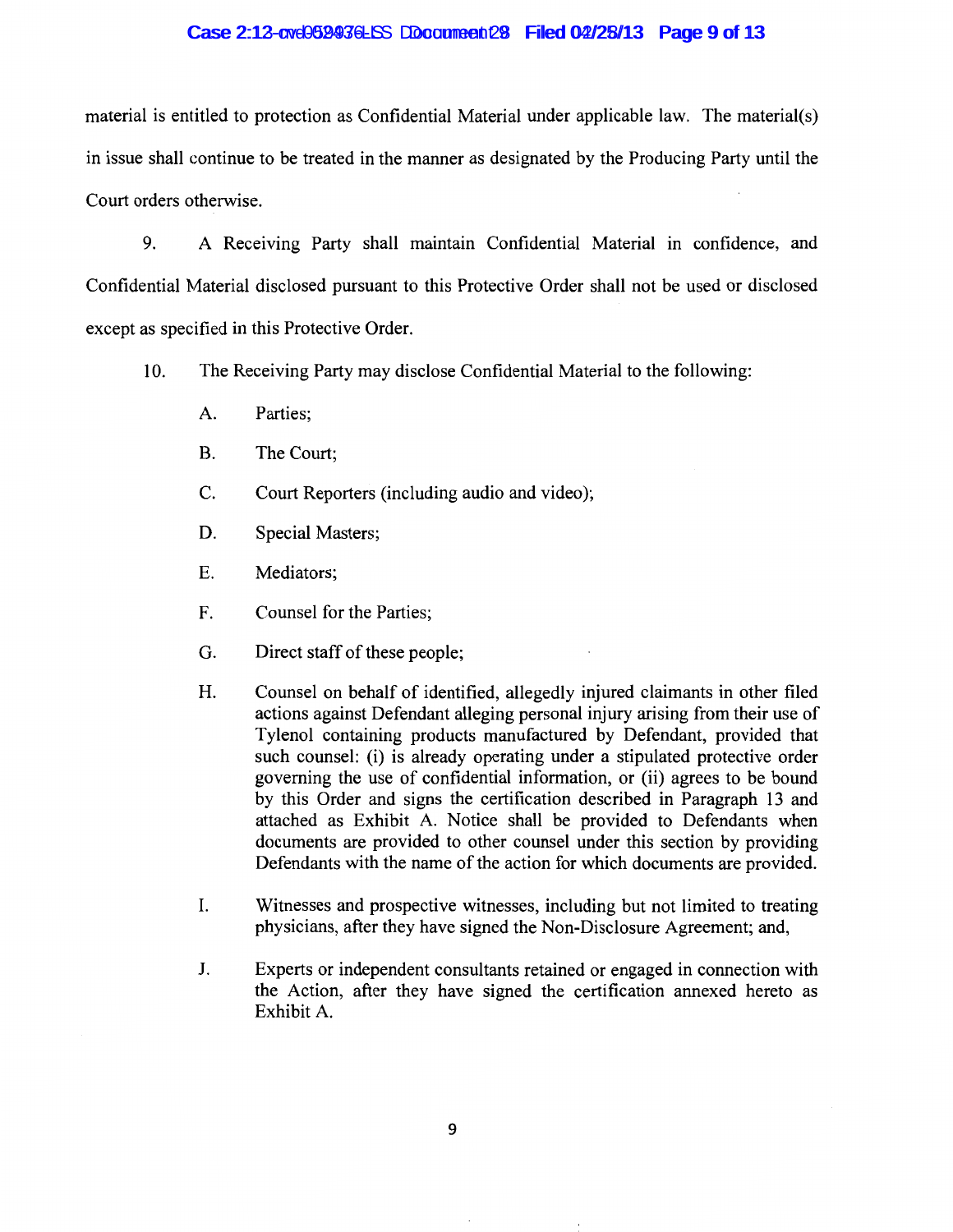#### $Case 2:12$ -cv $e0999936$ -LSS Document  $28$  Filed 0 $2/28/13$  Page 10 of 13

11. No Confidential Material shall be filed or disclosed in the public record of this action before trial. If it becomes necessary for a Party to file the Confidential Material with the Court, the Party shall request that the Confidential Material be filed under seal.

12. Any Party who inadvertently fails to identify documents as Confidential Material shall, promptly upon discovery of its oversight, provide written notice of the error and substitute appropriately designated documents. Any Party receiving such improperly designated documents shall retrieve such documents from persons not entitled to receive those documents and, upon receipt of the substitute documents, shall return or destroy the improperly designated documents.

13. The inadvertent production by any Party of a document subject to a claim of privilege, work product, or other statutory or court-ordered confidentiality, irrespective of the care taken by that Party, shall not result in a waiver of any of the foregoing protections in this Action for the produced document or for any other privileged or immune documents containing the same or similar subject matter. Furthermore, irrespective of what may have already occurred or what may occur in the future in productions made during other proceedings, the fact of an inadvertent production by a Party in this Action shall not be used as a basis for arguing that a claim of privilege, work product, or other statutory or court-ordered confidentiality has been waived in such other proceedings. If any Party should inadvertently produce a document, upon notice of such disclosure, all originals and copies thereof, as well as all notes or other work product reflecting the contents of such materials, shall be immediately returned to the Producing Party or destroyed, and such returned material shall be deleted from any litigation support or other database. If the Receiving Party wants to challenge the claim of privilege, work product, or other statutory or court-ordered confidentiality, it must also promptly present the information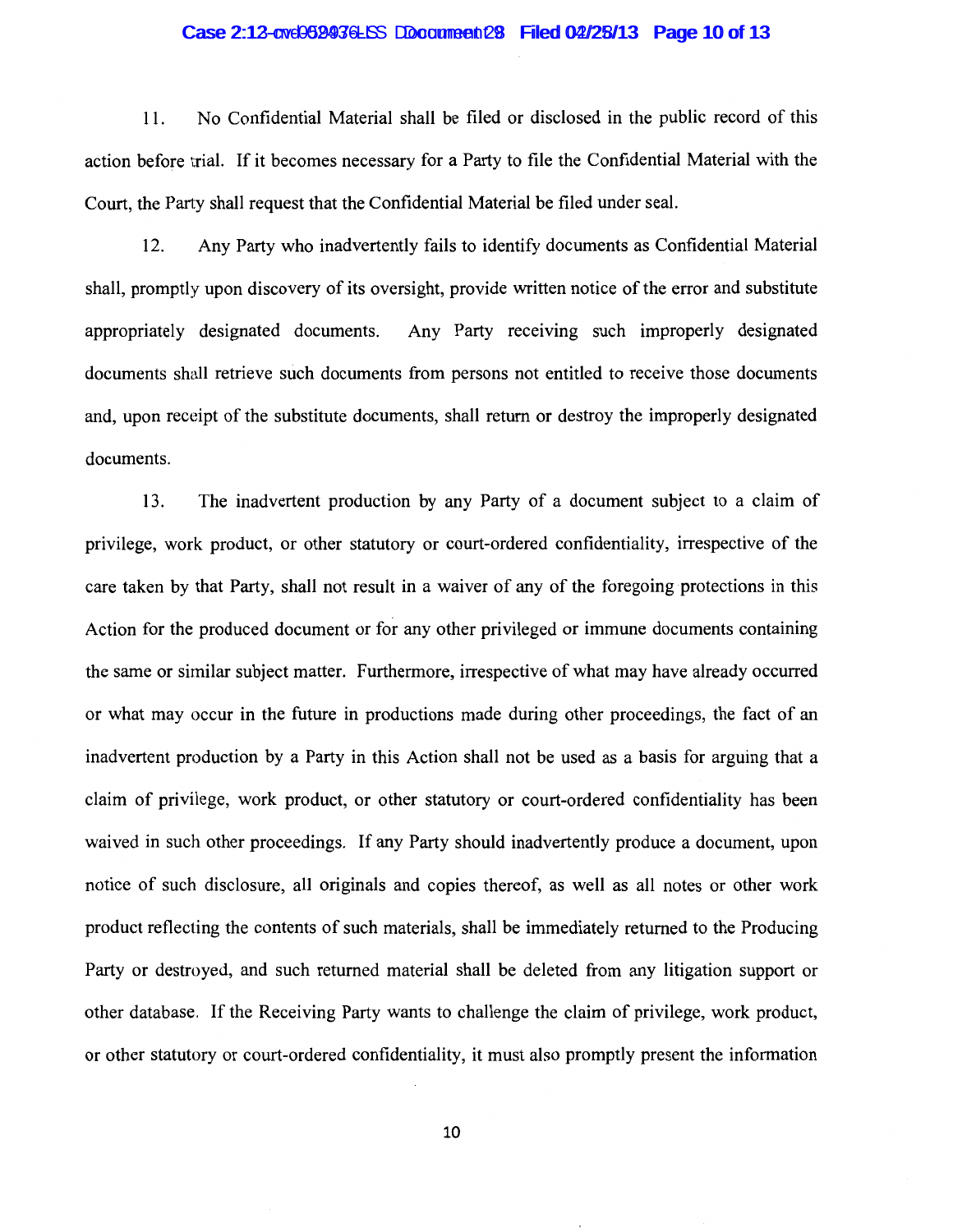#### $Case 2:12$ -cv $e0999936$ -LSS Document  $28$  Filed 0 $2/28/13$  Page 11 of 13

in dispute to the Court under seal for a determination of the claim. Until the claim is resolved, the Producing Party must preserve the information and the Receiving Party may not otherwise use or disclose the information.

14. Pursuant to Fed. R. Evid. 502(d), where the Parties agree in writing with regard to particular requested materials, a Producing Party may provide those requested materials for initial examination by the Receiving Party in connection with this action without waiving any privilege or protection in this action or any other federal or state proceeding. The clawback procedures and obligations in the preceding paragraph fully apply to a claim that documents or information then in the custody of another Party for purposes of initial examination are privileged or protected.

15. The Receiving Party's Counsel shall retain the signed originals of any certification(s) (Exhibit A) and such certification(s) shall only be disclosed as described therein. The Producing Party may request production of any signed certifications of any person expected to testify at trial at the time of identification of said person, or upon a showing of good cause, and the receiving Party shall produce same within twenty (20) days of said request.

16. Notwithstanding any other provisions of this Order, no documents, materials, or other things, or portions thereof (including the information contained therein) produced pursuant to this Order shall be disclosed to any employee or consultant of any other business entity that is engaged in the research, development, manufacturing, or distribution of any pharmaceutical, biologic, medical device, or other FDA-regulated product, unless ordered by the Court.

17. To the extent that documents which have already been produced in the New Jersey consolidated litigation are to be used in this case, the confidentiality designation on those documents shall apply, provided however, that neither party waives any right in this action or in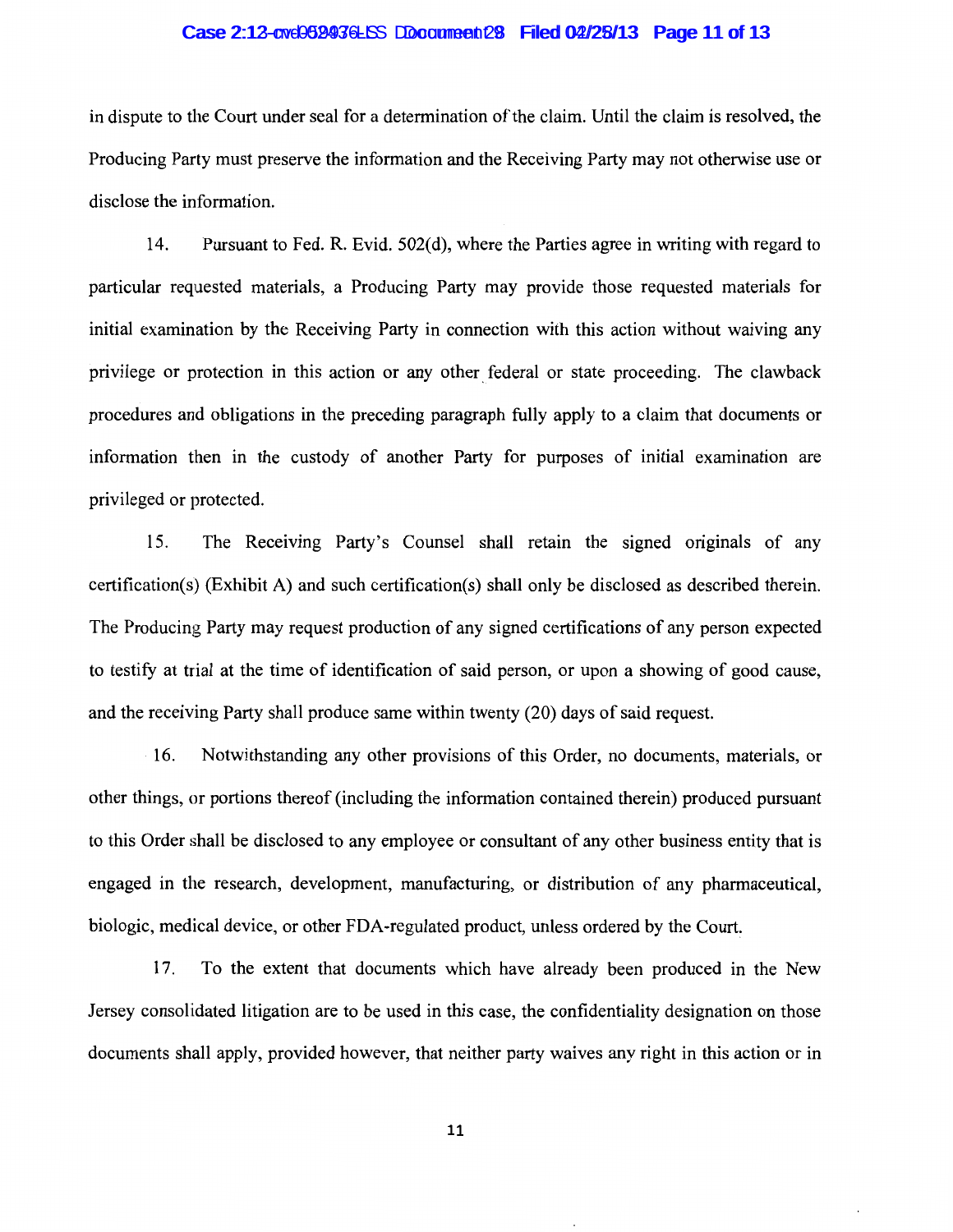#### $Case 2:12$ -cv $e0999936$ -LSS Document  $28$  Filed 0 $2/28/13$  Page 12 of 13

any other federal or state court action to challenge the confidentiality designation on those documents.

18. This order survives the termination of this case. Within ninety (90) days of the termination of this Action, or any pending action brought by Counsel in this Action, the Receiving Party (and non-parties to whom the Receiving Party has shared Confidential Material in accordance with this Order) must (a) return all documents that are Confidential Material to the Producing Patty, and (b) certify in writing that copies of said documents have been destroyed. The Producing Party may agree to waive this requirement, but any such waiver must be in writing. The destruction shall be completed in a manner calculated to preserve the confidentiality of the Confidential Material both during and after destruction.

19. For good cause shown, any party may request from any other party that the times and deadlines set forth herein may be shortened or lengthened for the sake of judicial economy.

SO ORDERED this  $\mathcal{H}^h$  day of  $\hbar$  /2013

LAWRENCE F. STENGEL, J.

12